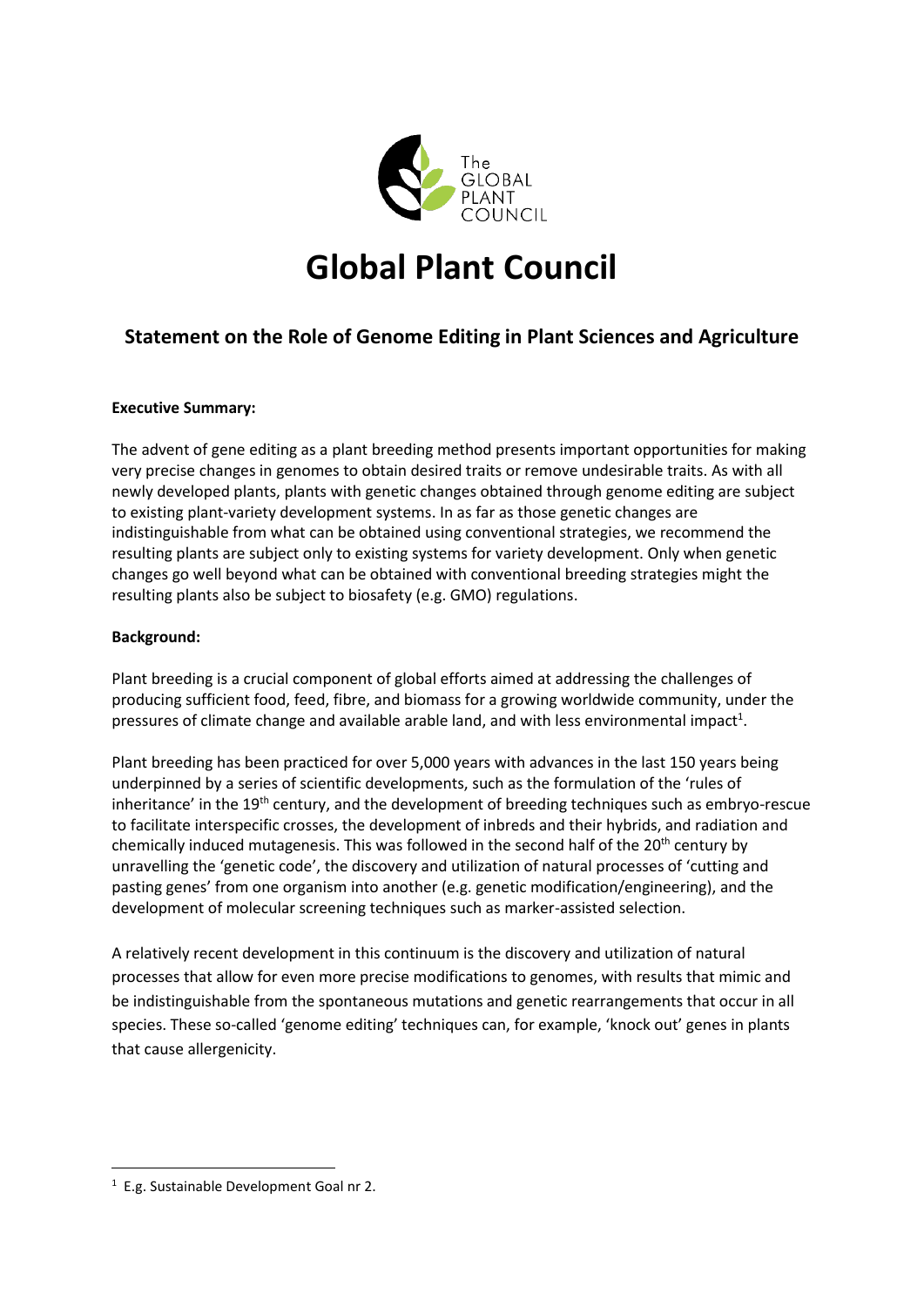Over the last few years, there have been many discussions as to which plants developed using genome editing techniques fall under current biosafety/GMO regulations<sup>2</sup>.

The Global Plant Council (GPC; see Annex 1) welcomes these discussions, as they remind us of the reasons why biosafety/GMO regulations were established, i.e. not because these modern techniques are considered inherently risky, but because they can result in novel genetic combinations that go beyond what can be achieved by mating and recombination, and with which there may be limited familiarity.

### **Our recommendation:**

Plants developed using genome editing that result in genetic changes that are indistinguishable from what can be obtained using conventional breeding strategies (e.g. deletions, base-pair changes and the exchange of genes between sexually compatible species), should be treated with the same plantby-plant method of evaluating new varieties as conventionally produced plants, i.e. should only be subject to the existing systems for variety development. Only when such genetic changes go beyond what can be obtained with conventional breeding strategies might the resulting plants also be subject to biosafety (e.g. GMO) regulations.

Looking at the future governance of plants developed using genome-editing techniques, the GPC strongly encourages governments to:

- **provide clarity** as to which plants developed using genome editing techniques fall under current biosafety/GMO regulations;
- **regularly review existing biosafety regulations** for effectiveness, proportionality, and efficiency;
- **strengthen a transparent, evidence-based implementation** of regulations that take into account current knowledge of the fluidity of genomes within any species; the spontaneous/unintended genomic changes that occur during conventional breeding processes; and, that conventional breeding techniques typically result in more unintended genomic changes than genome editing techniques.
- **consider adjustments of regulatory procedures** where this is justified by new knowledge and experience, so that in some cases authorization procedures can be replaced by notification procedures or by the requirements of compliance with technical standards that are practical, based upon sound scientific evidence, and do not impede innovation.

Signed,

 $\overline{a}$ 

Professor William Davies, Global Plant Council President, United Kingdom Professor Barry Pogson, Global Plant Council Chair, Australia Professor Rodrigo Gutierrez, Global Plant Council Vice-Chair, Chile Dr Deena Errampalli, Global Plant Council Treasurer, Canada Dr Ruth Bastow, Global Plant Council Executive Board member, United Kingdom Professor Katherine Denby, Global Plant Council Executive Board member, United Kingdom Professor Yusuke Saijo, Global Plant Council Executive Board member, Japan

<sup>&</sup>lt;sup>2</sup> E.g.: GPC-SEB workshop "[New breeding technologies in plant sciences](https://www.sebiology.org/events/event/new-breeding-technologies-in-the-plant-sciences)", 7-8 July 2017: Gothenburg, Sweden.